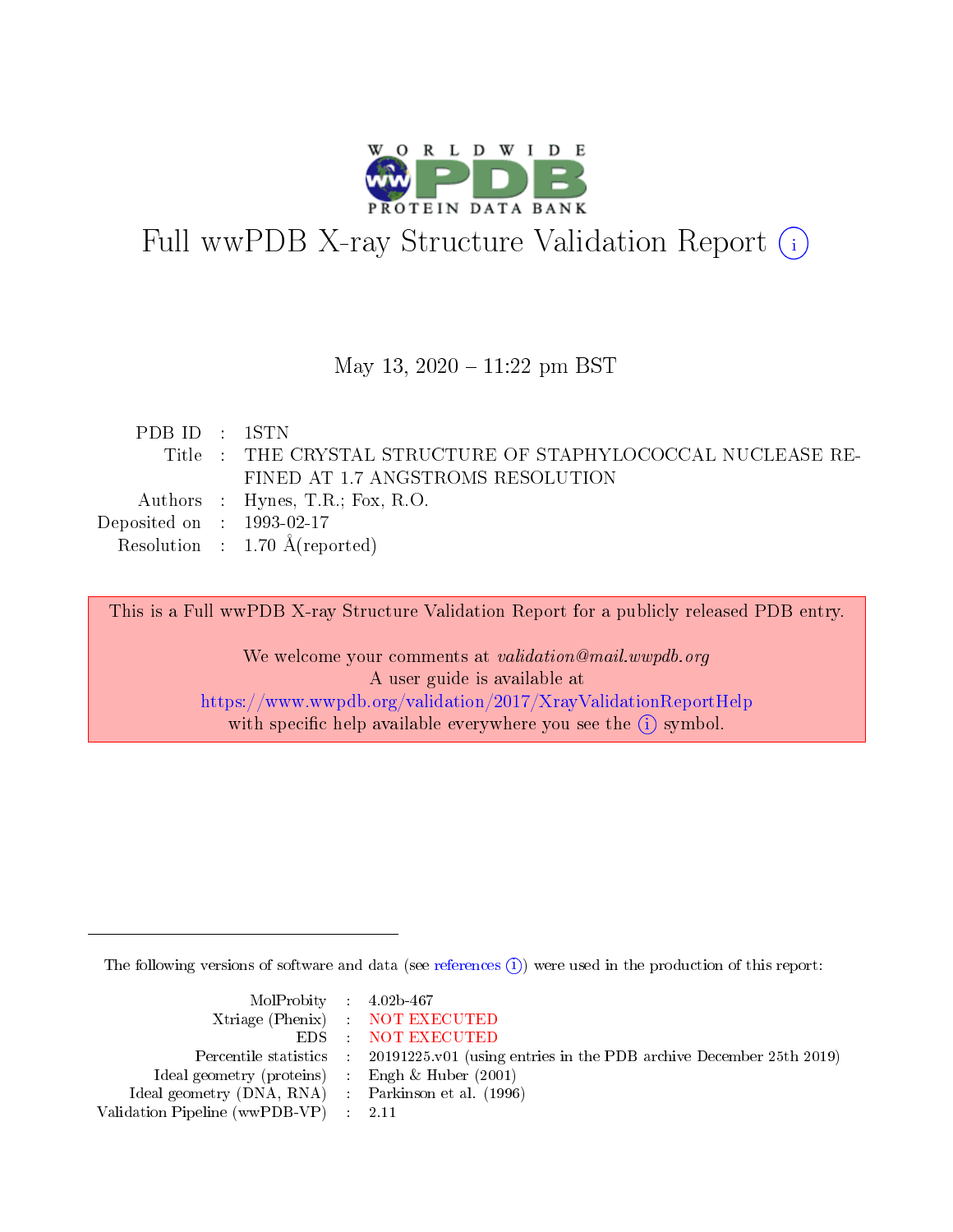# 1 [O](https://www.wwpdb.org/validation/2017/XrayValidationReportHelp#overall_quality)verall quality at a glance  $(i)$

The following experimental techniques were used to determine the structure: X-RAY DIFFRACTION

The reported resolution of this entry is 1.70 Å.

Percentile scores (ranging between 0-100) for global validation metrics of the entry are shown in the following graphic. The table shows the number of entries on which the scores are based.



| Metric.               | Whole archive        | Similar resolution                                                       |  |  |
|-----------------------|----------------------|--------------------------------------------------------------------------|--|--|
|                       | $(\#\text{Entries})$ | $(\#\text{Entries},\,\text{resolution}\,\,\text{range}(\textup{\AA})\,)$ |  |  |
| Clashscore            | 141614               | $4695(1.70-1.70)$                                                        |  |  |
| Ramachandran outliers | 138981               | $4610(1.70-1.70)$                                                        |  |  |
| Sidechain outliers    | 138945               | $4610(1.70-1.70)$                                                        |  |  |

The table below summarises the geometric issues observed across the polymeric chains and their fit to the electron density. The red, orange, yellow and green segments on the lower bar indicate the fraction of residues that contain outliers for  $\geq=3$ , 2, 1 and 0 types of geometric quality criteria respectively. A grey segment represents the fraction of residues that are not modelled. The numeric value for each fraction is indicated below the corresponding segment, with a dot representing fractions  $\leq=5\%$ 

Note EDS was not executed.

| Mol | ${\bf Chain}$ | Length | Quality of chain |     |    |
|-----|---------------|--------|------------------|-----|----|
|     |               |        |                  |     |    |
|     |               | 149    | 74%              | 17% | 9% |

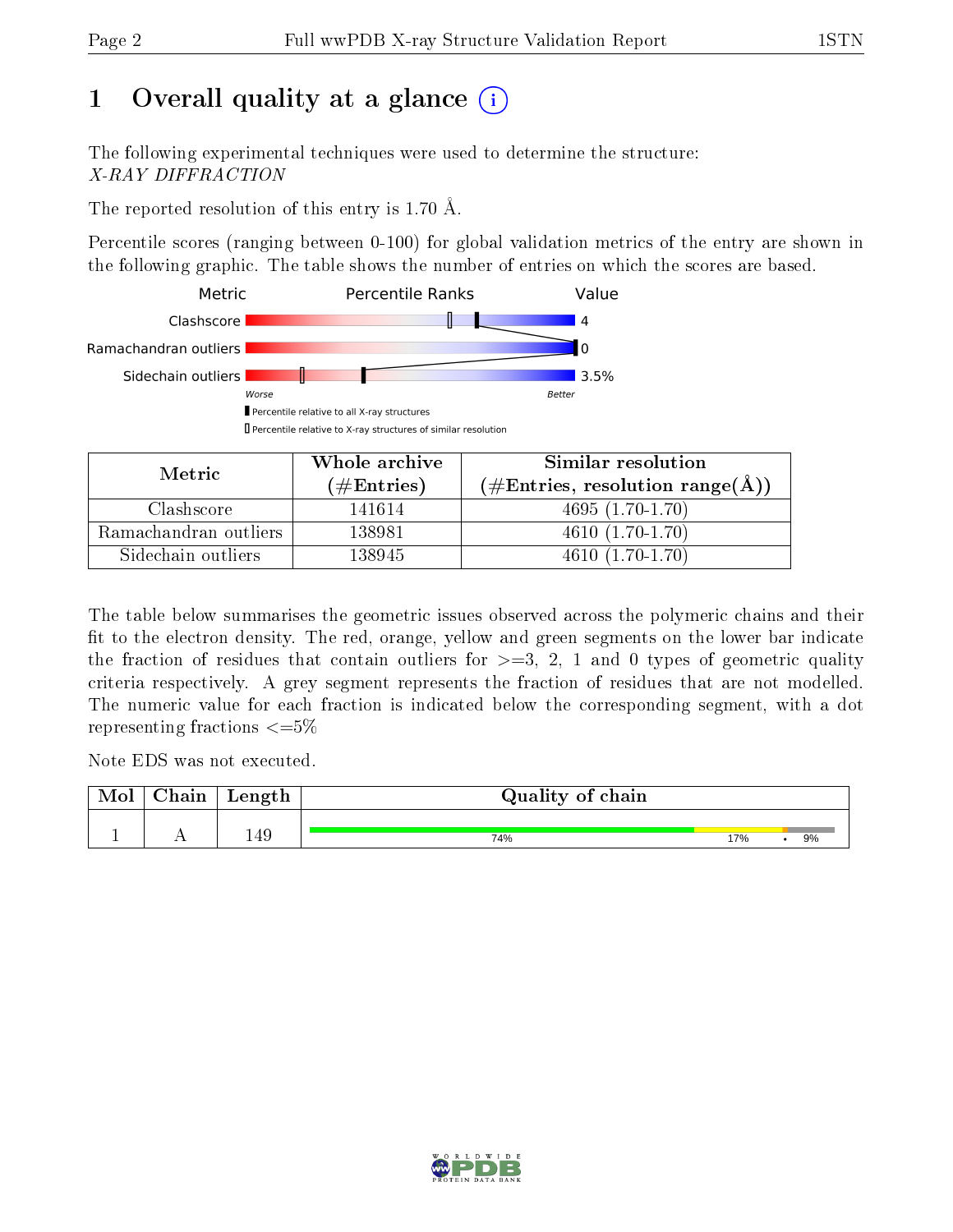# 2 Entry composition (i)

There are 2 unique types of molecules in this entry. The entry contains 1174 atoms, of which 0 are hydrogens and 0 are deuteriums.

In the tables below, the ZeroOcc column contains the number of atoms modelled with zero occupancy, the AltConf column contains the number of residues with at least one atom in alternate conformation and the Trace column contains the number of residues modelled with at most 2 atoms.

Molecule 1 is a protein called STAPHYLOCOCCAL NUCLEASE.

| Mol | ${\bf Chain \mid Residues}$ | Atoms                     |     |     |     | ZeroOcc | $\mid$ AltConf $\mid$ Trace |  |
|-----|-----------------------------|---------------------------|-----|-----|-----|---------|-----------------------------|--|
|     | 136                         | Tota <sub>1</sub><br>1091 | 697 | 192 | 198 |         |                             |  |

• Molecule 2 is water.

|  | $Mol$   Chain   Residues | Atoms | $\rm ZeroOcc$   Alt $\rm Conf$ |  |
|--|--------------------------|-------|--------------------------------|--|
|  |                          | Total |                                |  |

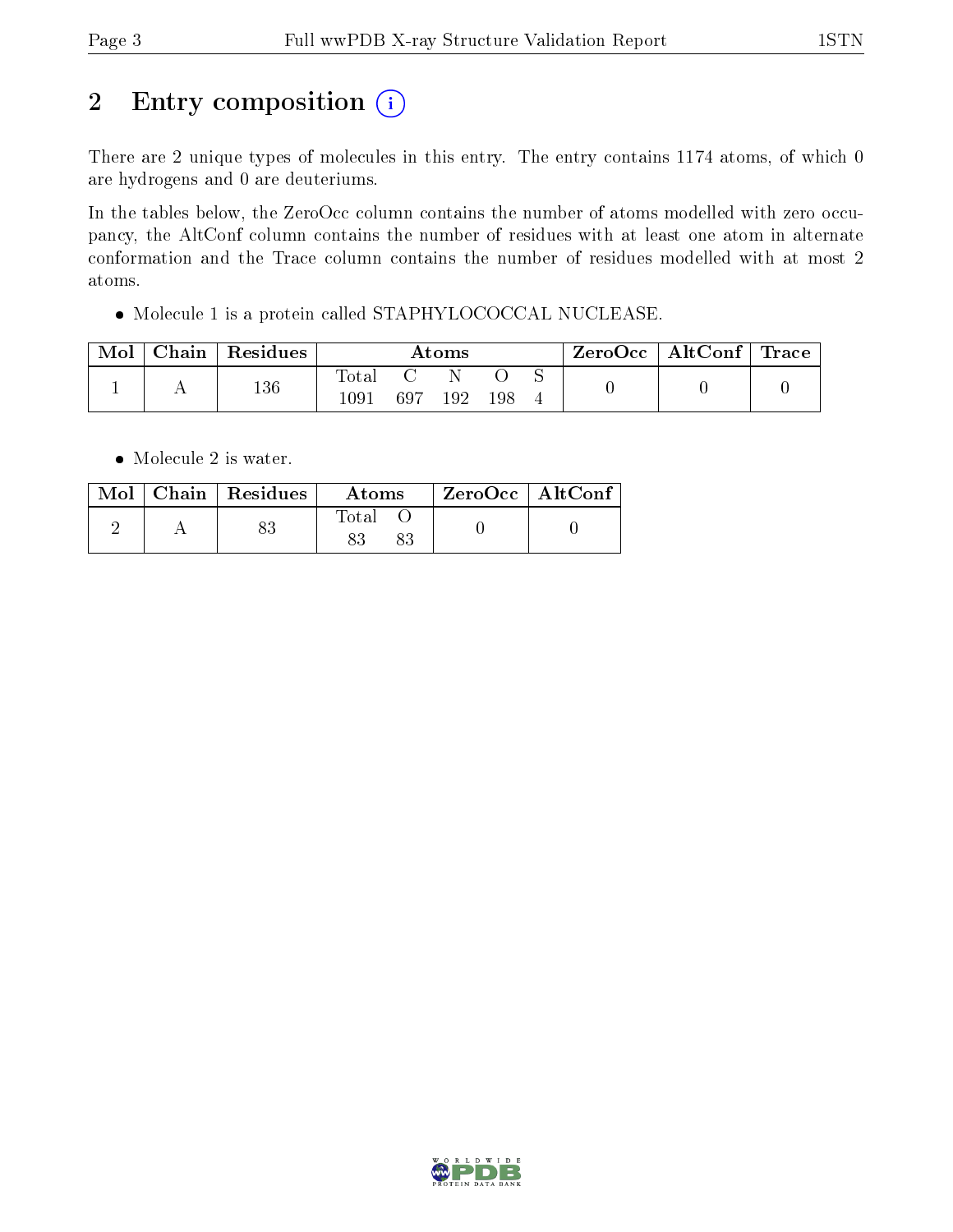## 3 Residue-property plots (i)

These plots are drawn for all protein, RNA and DNA chains in the entry. The first graphic for a chain summarises the proportions of the various outlier classes displayed in the second graphic. The second graphic shows the sequence view annotated by issues in geometry. Residues are colorcoded according to the number of geometric quality criteria for which they contain at least one outlier: green  $= 0$ , yellow  $= 1$ , orange  $= 2$  and red  $= 3$  or more. Stretches of 2 or more consecutive residues without any outlier are shown as a green connector. Residues present in the sample, but not in the model, are shown in grey.

Note EDS was not executed.

• Molecule 1: STAPHYLOCOCCAL NUCLEASE



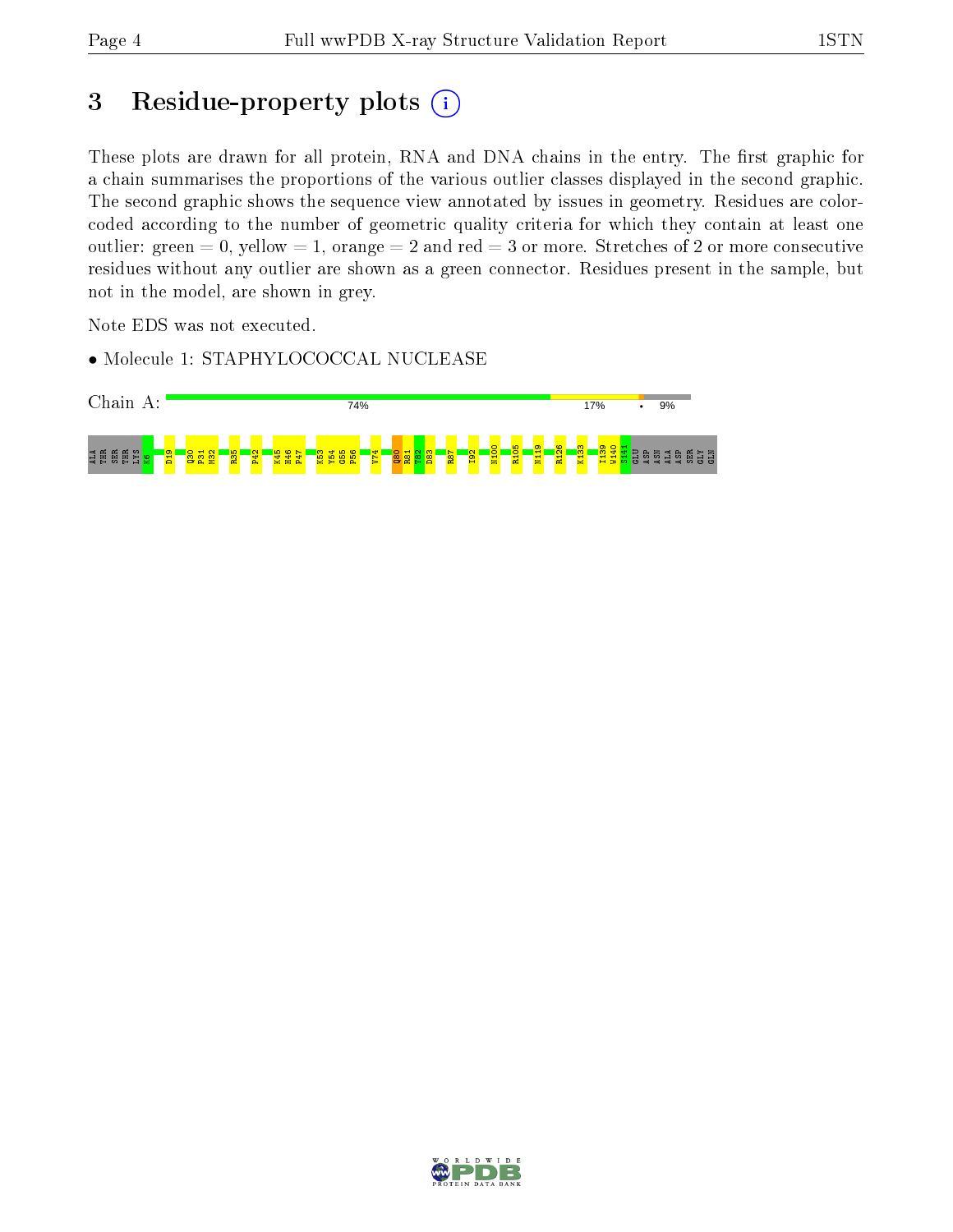## 4 Data and refinement statistics  $(i)$

Xtriage (Phenix) and EDS were not executed - this section is therefore incomplete.

| Property                               | Value                                                       | Source    |  |
|----------------------------------------|-------------------------------------------------------------|-----------|--|
| Space group                            | P 41                                                        | Depositor |  |
| Cell constants                         | $63.50\text{\AA}$<br>$48.50\text{\AA}$<br>$48.50\text{\AA}$ | Depositor |  |
| a, b, c, $\alpha$ , $\beta$ , $\gamma$ | $90.00^\circ$<br>$90.00^\circ$<br>$90.00^\circ$             |           |  |
| Resolution (A)                         | 8.00<br>- 1.70                                              | Depositor |  |
| % Data completeness                    | (Not available) $(8.00-1.70)$                               | Depositor |  |
| (in resolution range)                  |                                                             |           |  |
| $R_{merge}$                            | (Not available)                                             | Depositor |  |
| $\mathrm{R}_{sym}$                     | (Not available)                                             | Depositor |  |
| Refinement program                     | PROLSQ, X-PLOR                                              | Depositor |  |
| $R, R_{free}$                          | (Not available)<br>0.162                                    | Depositor |  |
| Estimated twinning fraction            | No twinning to report.                                      | Xtriage   |  |
| Total number of atoms                  | 1174                                                        | wwPDB-VP  |  |
| Average B, all atoms $(A^2)$           | 22.0                                                        | wwPDB-VP  |  |

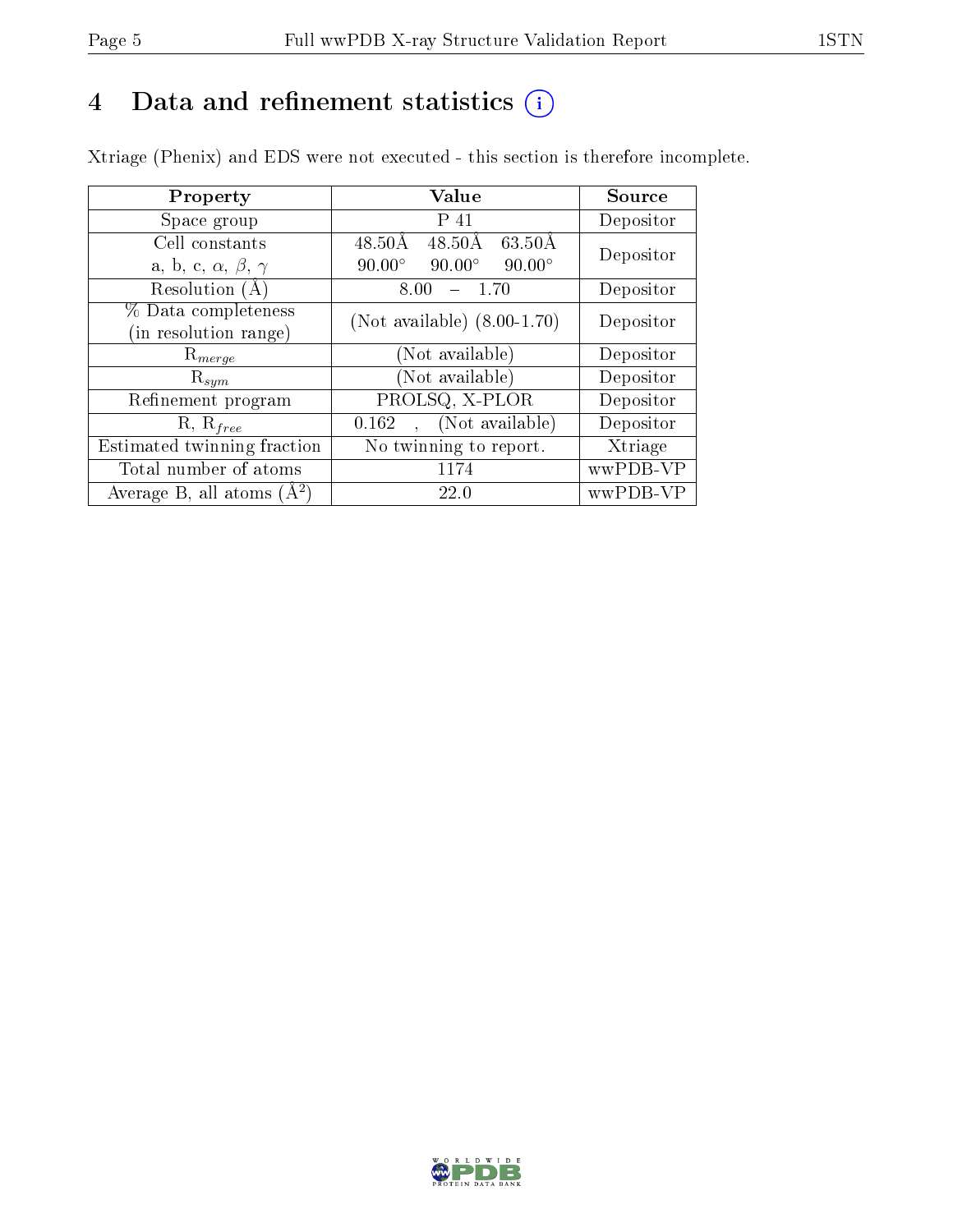# 5 Model quality  $(i)$

## 5.1 Standard geometry  $(i)$

The Z score for a bond length (or angle) is the number of standard deviations the observed value is removed from the expected value. A bond length (or angle) with  $|Z| > 5$  is considered an outlier worth inspection. RMSZ is the root-mean-square of all Z scores of the bond lengths (or angles).

| Mol | Chain |      | Bond lengths  | Bond angles |                     |  |
|-----|-------|------|---------------|-------------|---------------------|--|
|     |       | RMSZ | $\#Z >5$ RMSZ |             | # Z  > 5            |  |
|     |       |      |               | 1.53        | $10/1490$ $(0.7\%)$ |  |

There are no bond length outliers.

All (10) bond angle outliers are listed below:

| Mol | Chain | Res | <b>Type</b> | Atoms           |          | Observed $(°)$ | Ideal(°) |
|-----|-------|-----|-------------|-----------------|----------|----------------|----------|
|     | А     | 81  | $\rm{ARG}$  | $NE$ -CZ-NH $2$ | $-15.69$ | 112.46         | 120.30   |
| 1   | А     | 35  | $\rm{ARG}$  | NE-CZ-NH1       | 9.00     | 124.80         | 120.30   |
| 1   | А     | 126 | $\rm{ARG}$  | NE-CZ-NH1       | 8.73     | 124.67         | 120.30   |
|     | А     | 81  | $\rm{ARG}$  | NE-CZ-NH1       | 7.55     | 124.08         | 120.30   |
|     | А     | 83  | ASP         | $CB-CG-OD1$     | 7.41     | 124.97         | 118.30   |
| 1   | А     | 35  | $\rm{ARG}$  | $NE- CZ-NH2$    | $-6.74$  | 116.93         | 120.30   |
|     | А     | 32  | MET         | $CA-CB-CG$      | 6.47     | 124.30         | 113.30   |
|     | А     | 105 | $\rm{ARG}$  | NE-CZ-NH1       | 6.07     | 123.33         | 120.30   |
|     | А     | 87  | $\rm{ARG}$  | NE-CZ-NH1       | 6.05     | 123.33         | 120.30   |
|     | А     | 19  | ASP         | $CB-CG-OD2$     | 5.37     | 123.13         | 118.30   |

There are no chirality outliers.

There are no planarity outliers.

### 5.2 Too-close contacts  $\overline{()}$

In the following table, the Non-H and H(model) columns list the number of non-hydrogen atoms and hydrogen atoms in the chain respectively. The H(added) column lists the number of hydrogen atoms added and optimized by MolProbity. The Clashes column lists the number of clashes within the asymmetric unit, whereas Symm-Clashes lists symmetry related clashes.

| $\bf{Mol}$ |      |  | Chain   Non-H   H(model)   H(added)   Clashes   Symm-Clashes |
|------------|------|--|--------------------------------------------------------------|
|            | - 00 |  |                                                              |
|            |      |  |                                                              |
|            |      |  |                                                              |

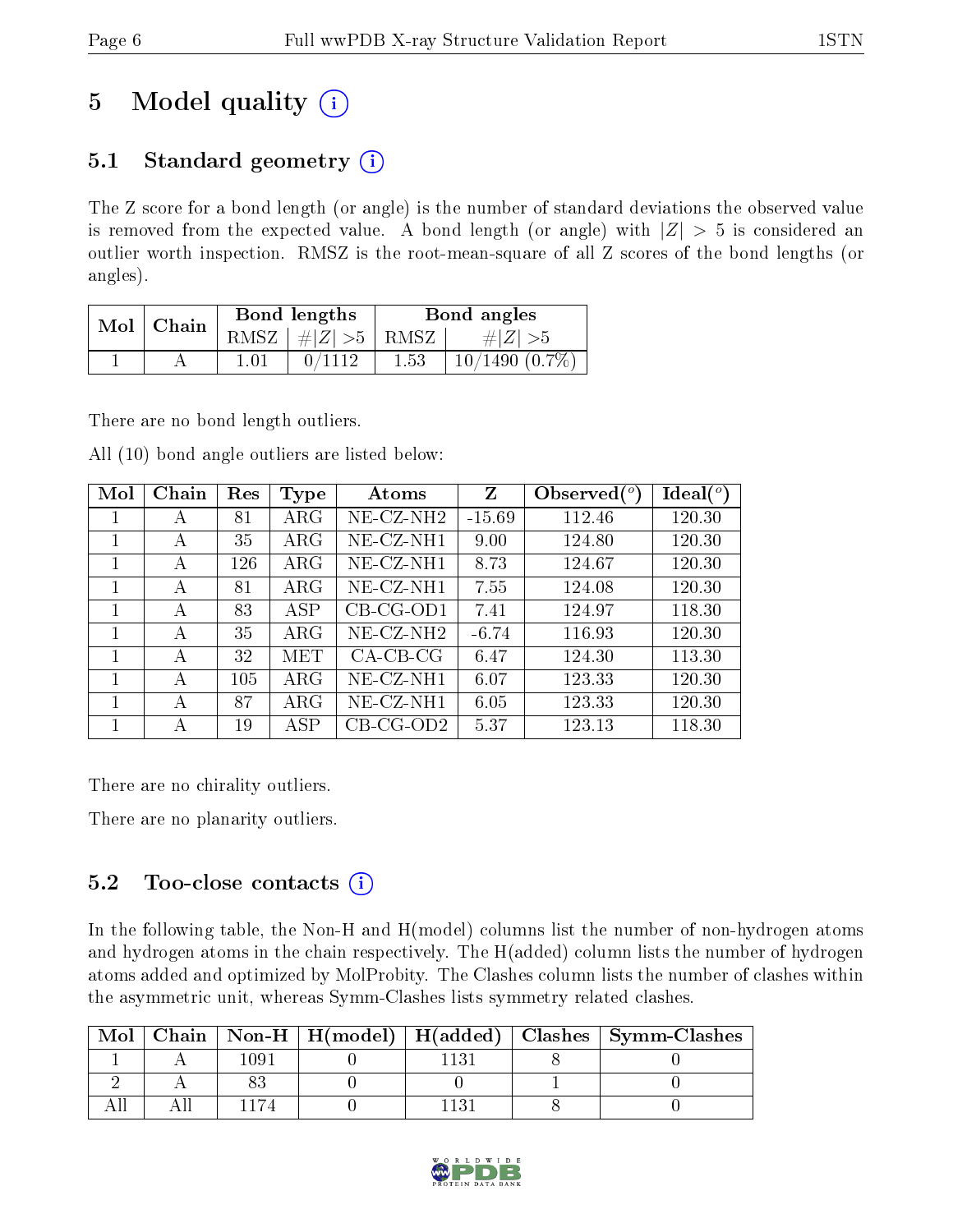The all-atom clashscore is defined as the number of clashes found per 1000 atoms (including hydrogen atoms). The all-atom clashscore for this structure is 4.

All (8) close contacts within the same asymmetric unit are listed below, sorted by their clash magnitude.

| Atom-1            | Atom-2                     | Interatomic<br>distance $(A)$ | Clash<br>overlap |  |
|-------------------|----------------------------|-------------------------------|------------------|--|
| 1:A:133:LYS:HE3   | 1:A:140:TRP:CH2            | 2.45                          | 0.52             |  |
| 1: A:80: GLN: HG3 | 2:A:282:HOH:O              | 2.13                          | 0.47             |  |
| 1: A:42: PRO:CG   | 1:A:139:ILE:HD11           | 2.47                          | 0.45             |  |
| 1: A: 55: GLY:N   | 1: A:56: PRO:CD            | 2.80                          | 0.44             |  |
| 1: A:53: LYS:O    | 1: A:54:TYR:HB2            | 2.18                          | 0.43             |  |
| 1: A:46: HIS: HA  | 1:A:47:PRO:H <sub>D3</sub> | 1.83                          | 0.43             |  |
| 1: A:30: GLN: HA  | 1: A:31: PRO:HD3           | 1.87                          | 0.43             |  |
| 1:A:74:VAL:HG12   | 1:A:92:ILE:CD1             | 2.51                          | 0.41             |  |

There are no symmetry-related clashes.

#### 5.3 Torsion angles (i)

#### 5.3.1 Protein backbone (i)

In the following table, the Percentiles column shows the percent Ramachandran outliers of the chain as a percentile score with respect to all X-ray entries followed by that with respect to entries of similar resolution.

The Analysed column shows the number of residues for which the backbone conformation was analysed, and the total number of residues.

| Mol   Chain | Analysed                                |  | Favoured   Allowed   Outliers   Percentiles |  |
|-------------|-----------------------------------------|--|---------------------------------------------|--|
|             | $134/149$ (90\%)   130 (97\%)   4 (3\%) |  | $\boxed{100}$ 100                           |  |

There are no Ramachandran outliers to report.

#### 5.3.2 Protein sidechains  $(i)$

In the following table, the Percentiles column shows the percent sidechain outliers of the chain as a percentile score with respect to all X-ray entries followed by that with respect to entries of similar resolution.

The Analysed column shows the number of residues for which the sidechain conformation was analysed, and the total number of residues.

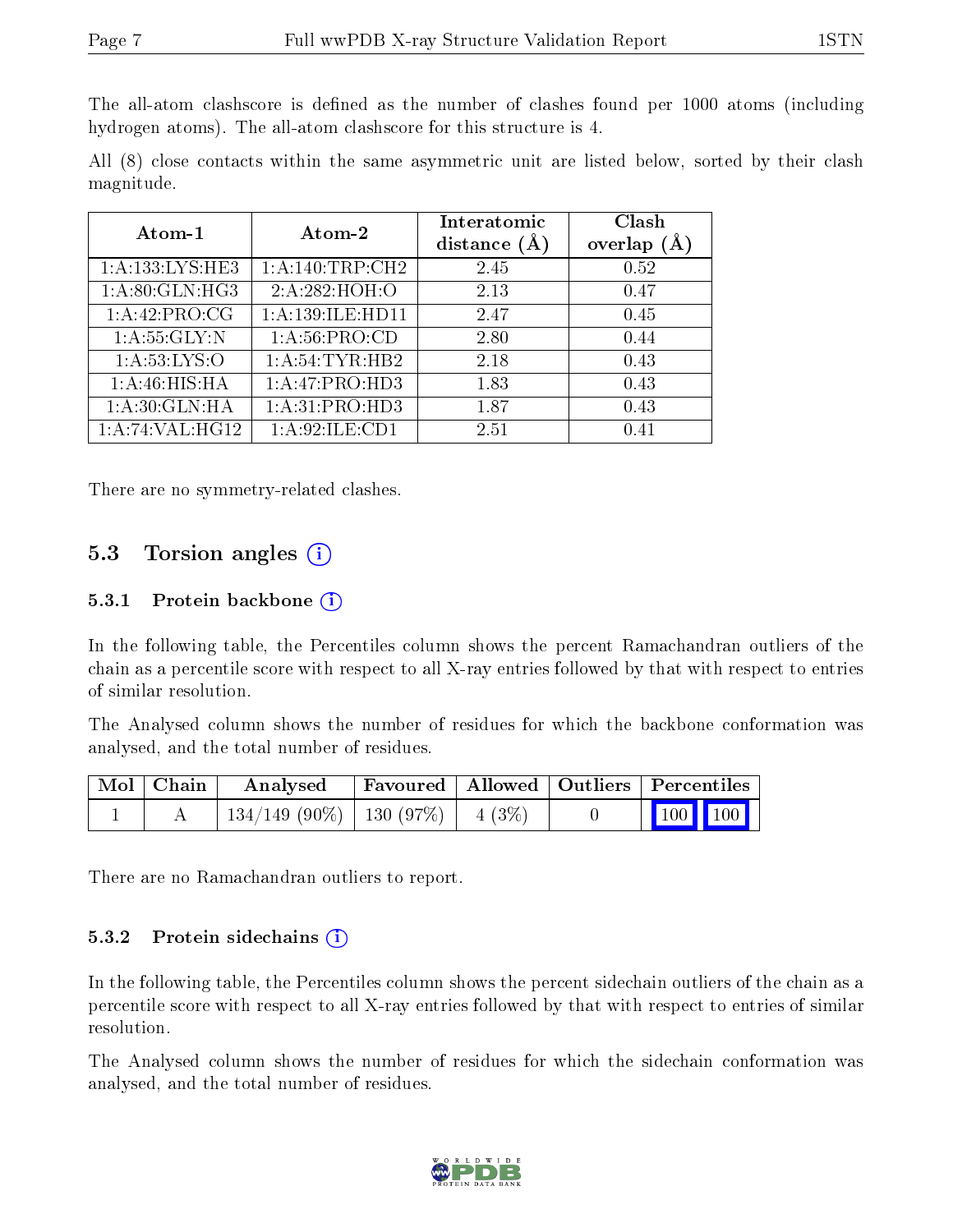| Mol   Chain | Analysed                   | Rotameric   Outliers   Percentiles |          |       |  |
|-------------|----------------------------|------------------------------------|----------|-------|--|
|             | $115/125(92\%)$ 111 (96\%) |                                    | $4(4\%)$ | 36 17 |  |

All (4) residues with a non-rotameric sidechain are listed below:

| Mol | Chain | Res | Type       |
|-----|-------|-----|------------|
|     |       | 45  | LYS        |
|     |       | 80  | <b>GLN</b> |
|     |       | 100 | <b>ASN</b> |
|     |       | 119 | A SN       |

Some sidechains can be flipped to improve hydrogen bonding and reduce clashes. All (3) such sidechains are listed below:

| Mol | Chain | Res | Type |
|-----|-------|-----|------|
|     |       | 30  | GLN  |
|     |       | 68  | ASN  |
|     |       | 119 |      |

#### 5.3.3 RNA [O](https://www.wwpdb.org/validation/2017/XrayValidationReportHelp#rna)i

There are no RNA molecules in this entry.

#### 5.4 Non-standard residues in protein, DNA, RNA chains (i)

There are no non-standard protein/DNA/RNA residues in this entry.

#### 5.5 Carbohydrates  $(i)$

There are no carbohydrates in this entry.

#### 5.6 Ligand geometry (i)

There are no ligands in this entry.

### 5.7 [O](https://www.wwpdb.org/validation/2017/XrayValidationReportHelp#nonstandard_residues_and_ligands)ther polymers  $(i)$

There are no such residues in this entry.

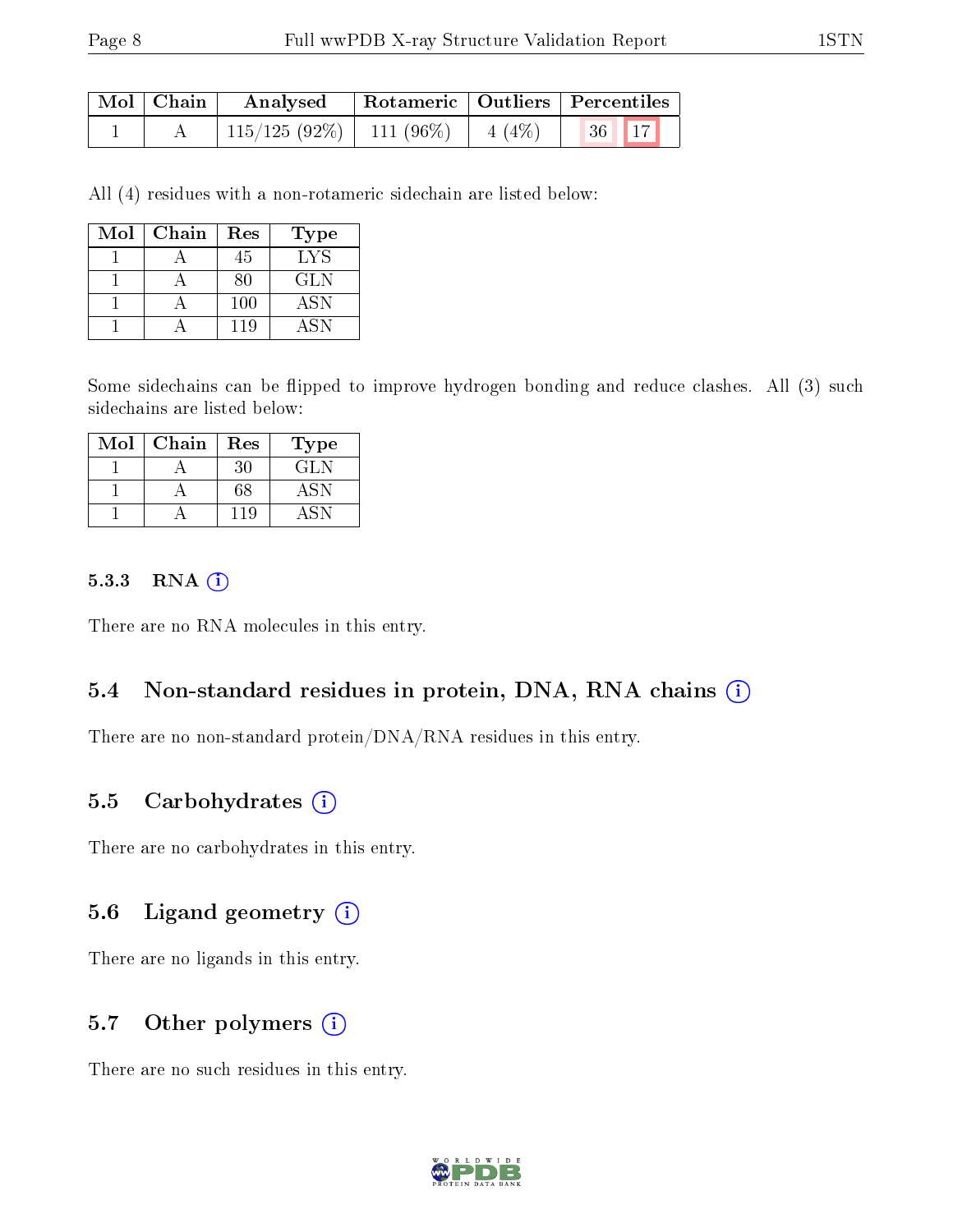## 5.8 Polymer linkage issues (i)

There are no chain breaks in this entry.